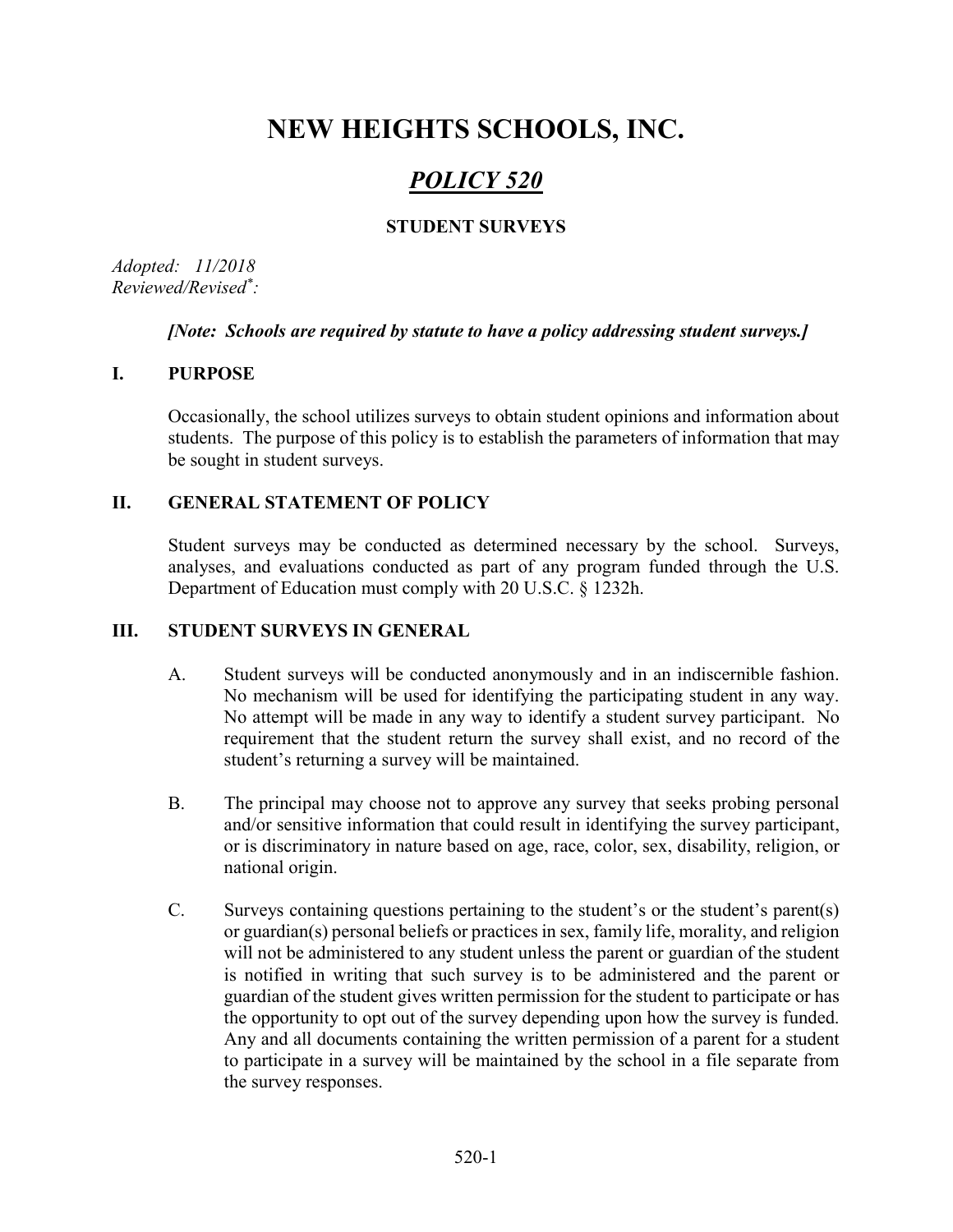- D. Although the survey is conducted anonymously, potential exists for personally identifiable information to be provided in response thereto. To the extent that personally identifiable information of a student is contained in his or her responses to a survey, the school will take appropriate steps to ensure the data is protected in accordance with Minn. Stat. Ch. 13 (Minnesota Government Data Practices Act), 20 U.S.C. § 1232g (Family Educational Rights and Privacy Act) and 34 C.F.R. Part 99.
- E. The school must not impose an academic or other penalty on a student who opts out of participating in a student survey.

# IV. STUDENT SURVEYS CONDUCTED AS PART OF DEPARTMENT OF EDUCATION PROGRAM

- A. All instructional materials, including teacher's manuals, films, tapes, or other supplementary material which will be used in connection with any survey, analysis, or evaluation as part of any program funded in whole or in part by the U.S. Department of Education, shall be available for inspection by the parents or guardians of the students.
- B. No student shall be required, as part of any program funded in whole or in part by the U.S. Department of Education, without the prior consent of the student (if the student is an adult or emancipated minor), or, in the case of an unemancipated minor, without the prior written consent of the parent, to submit to a survey that reveals information concerning:
	- 1. political affiliations or beliefs of the student or the student's parent;
	- 2. mental and psychological problems of the student or the student's family;
	- 3. sex behavior or attitudes;
	- 4. illegal, antisocial, self-incriminating, or demeaning behavior;
	- 5. critical appraisals of other individuals with whom respondents have close family relationships;
	- 6. legally recognized privileged or analogous relationships, such as those of lawyers, physicians, and ministers;
	- 7. religious practices, affiliations, or beliefs of the student or the student's parent; or
	- 8. income (other than that required by law to determine eligibility for participation in a program or for receiving financial assistance under such program).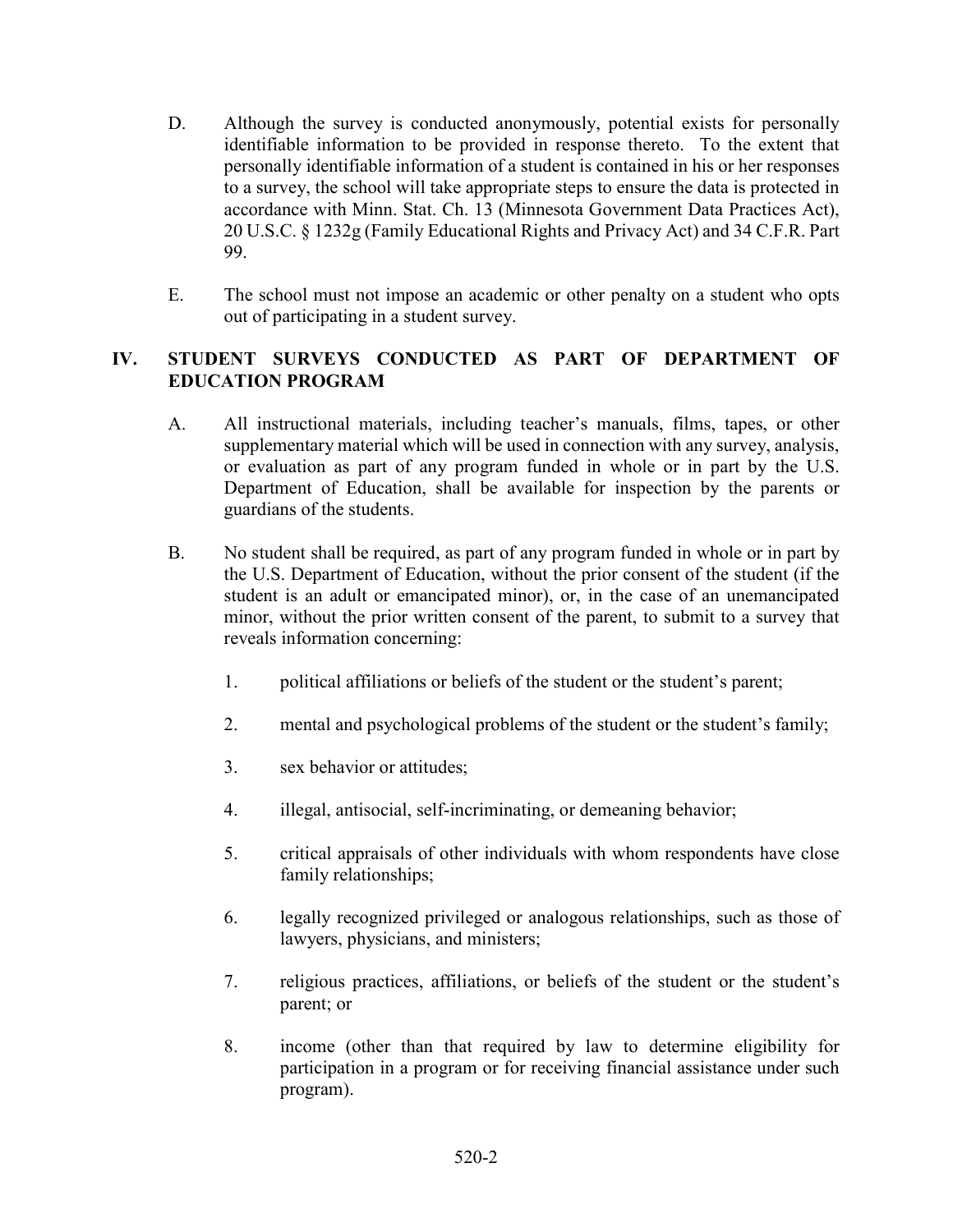- C. A school that receives funds under any program funded by the U.S. Department of Education shall develop local policies consistent with Sections IV.A. and IV.B., above, concerning student privacy, parental access to information, and administration of certain physical examinations to minors.
	- 1. The following policies are to be adopted in consultation with parents:
		- a. The right of a parent to inspect, on request, a survey, including an evaluation, created by a third party before the survey is administered or distributed by a school to a student, including procedures for granting a parent's request for reasonable access to such survey within a reasonable period of time after the request is received.

"Parent" means a legal guardian or other person acting *in loco* parentis (in place of a parent), such as a grandparent or stepparent with whom the child lives, or a person who is legally responsible for the welfare of the child.

- b. Arrangements to protect student privacy in the event of the administration or distribution of a survey, including an evaluation, to a student which contains one or more of the items listed in Section IV.B., above, including the right of a parent of a student to inspect, on request, any such survey.
- c. The right of a parent of a student to inspect, on request, any instructional material used as part of the educational curriculum for the student and procedures for granting a request by a parent for such access within a reasonable period of time after the request is received.

"Instructional material" means instructional content that is provided to a student, regardless of format, including printed or representational materials, audio-visual materials, and materials in electronic or digital formats (i.e., materials accessible through the Internet). The term does not include academic tests or academic assessments.

- d. The administration of physical examinations or screenings that the school may administer to a student. This provision does not apply to a survey administered to a student in accordance with the Individuals with Disabilities Education Act (20 U.S.C. § 1400, et seq.).
- e. The collection, disclosure, or use of personal information collected from students for the purpose of marketing or for selling that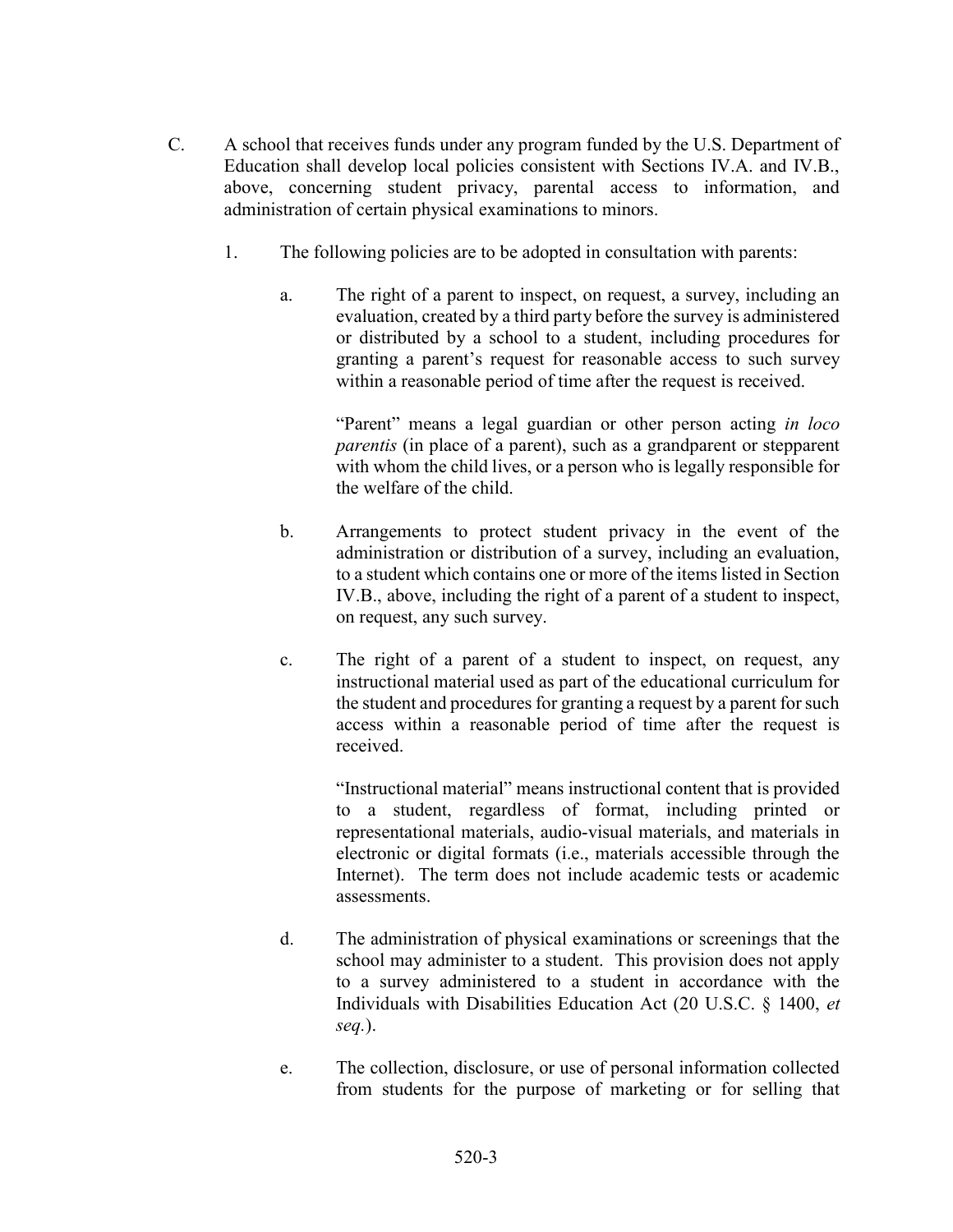information (or otherwise providing the information to others for that purpose), including arrangements to protect student privacy that are provided by the school in the event of such collection, disclosure, or use.

- (1) "Personal information" means individually identifiable information including a student or parent's first and last name; a home or other physical address (including street name and the name of the city or town); a telephone number; or a Social Security identification number.
- (2) This provision does not apply to the collection, disclosure, or use of personal information collected from students for the exclusive purpose of developing, evaluating, or providing educational products or services for, or to, students or educational institutions, such as:
	- (a) college or other post-secondary education recruitment or military;
	- (b) book clubs, magazines, and programs providing access to low cost literary products;
	- (c) curriculum and instructional materials used by elementary and secondary schools;
	- (d) tests and assessments used by elementary schools and secondary schools to provide cognitive, evaluative, diagnostic, clinical, aptitude, or achievement information about students, or to generate other statistically useful data for the purpose of securing such tests and assessments and the subsequent analysis and public release of the aggregate data from such tests and assessments;
	- (e) the sale by students of products or services to raise funds for school-related or education-related activities; and
	- (f) student recognition programs.
- (3) The right of a parent to inspect, on request, any instrument used in the collection of information, as described in Section IV.C.1., Subparagraph e., above, before the instrument is administered or distributed to a student and procedures for granting a request by a parent for reasonable access to such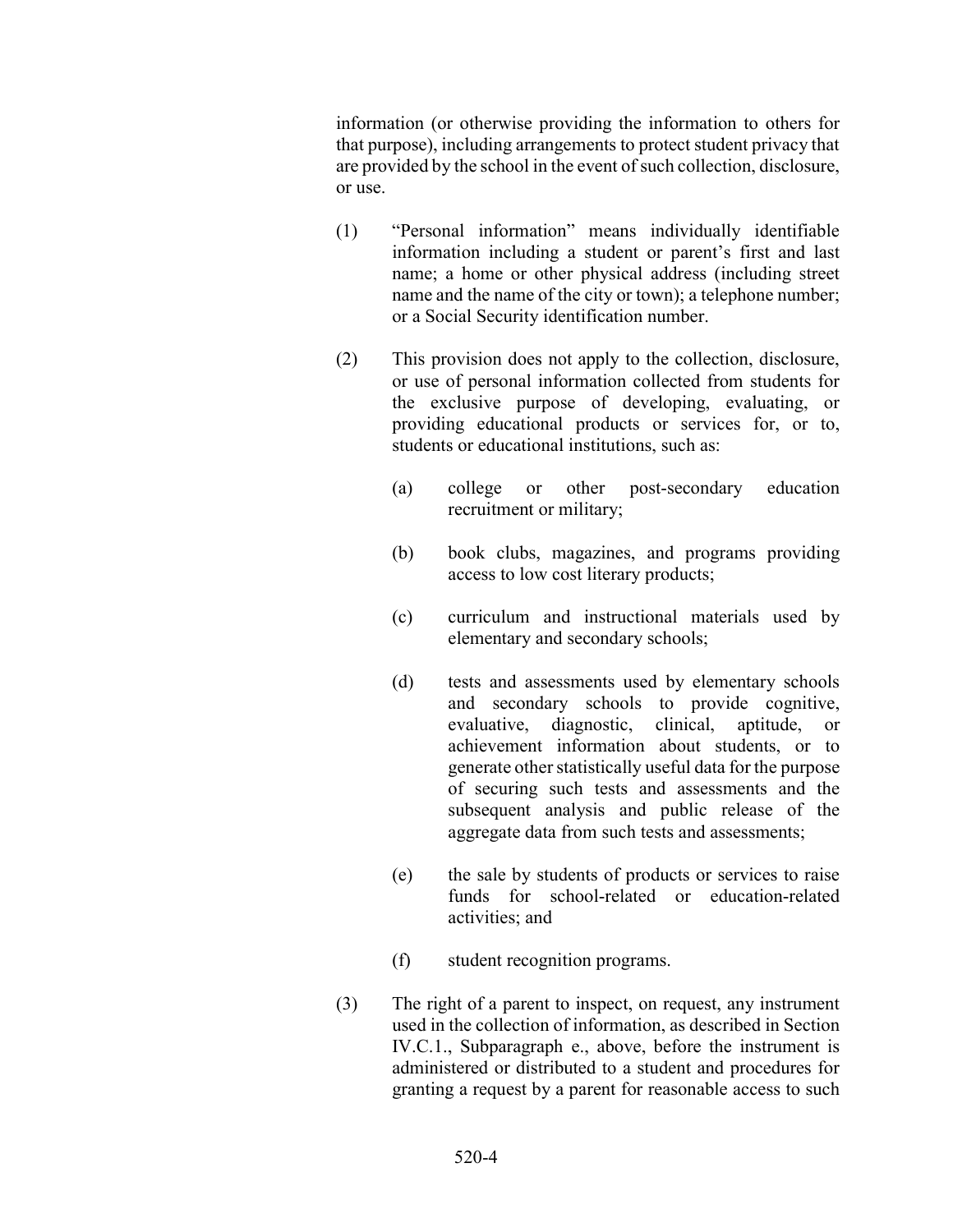an instrument within a reasonable period of time after the request is received.

- 2. The policies adopted under Section IV.C., Subparagraph 1., above, shall provide for reasonable notice of the adoption or continued use of such policies directly to parents of students enrolled in or served by the school.
	- a. The notice will be provided at least annually, at the beginning of the school year, and within a reasonable period of time after any substantive change in a policy.
	- b. The notice will provide parents with an opportunity to opt out of participation in the following activities:
		- (1) Activities involving the collection, disclosure, or use of personal information collected from students for the purpose of marketing or for selling that information, or otherwise providing that information to others for that purpose.
		- (2) The administration of any third-party survey (non-Department of Education funded) containing one or more of the items contained in Section IV.B., above.
		- (3) Any nonemergency, invasive physical examination or screening that is required as a condition of attendance, administered by the school and scheduled by the school in advance, and not necessary to protect the immediate health and safety of the student or other students.

"Invasive physical examination" means any medical examination that involves the exposure of private body parts, or act during such examination that includes incision, insertion, or injection into the body, but does not include a hearing, vision, or scoliosis screening.

- c. The notice will advise students of the specific or approximate dates during the school year when the activities in Section IV.C.2., Subparagraph b., above, are scheduled, or expected to be scheduled.
- d. The notice provisions shall not be construed to preempt applicable provisions of state law that require parental notification and do not apply to any physical examination or screening that is permitted or required by applicable state law, including physical examinations or screenings that are permitted without parental notification.